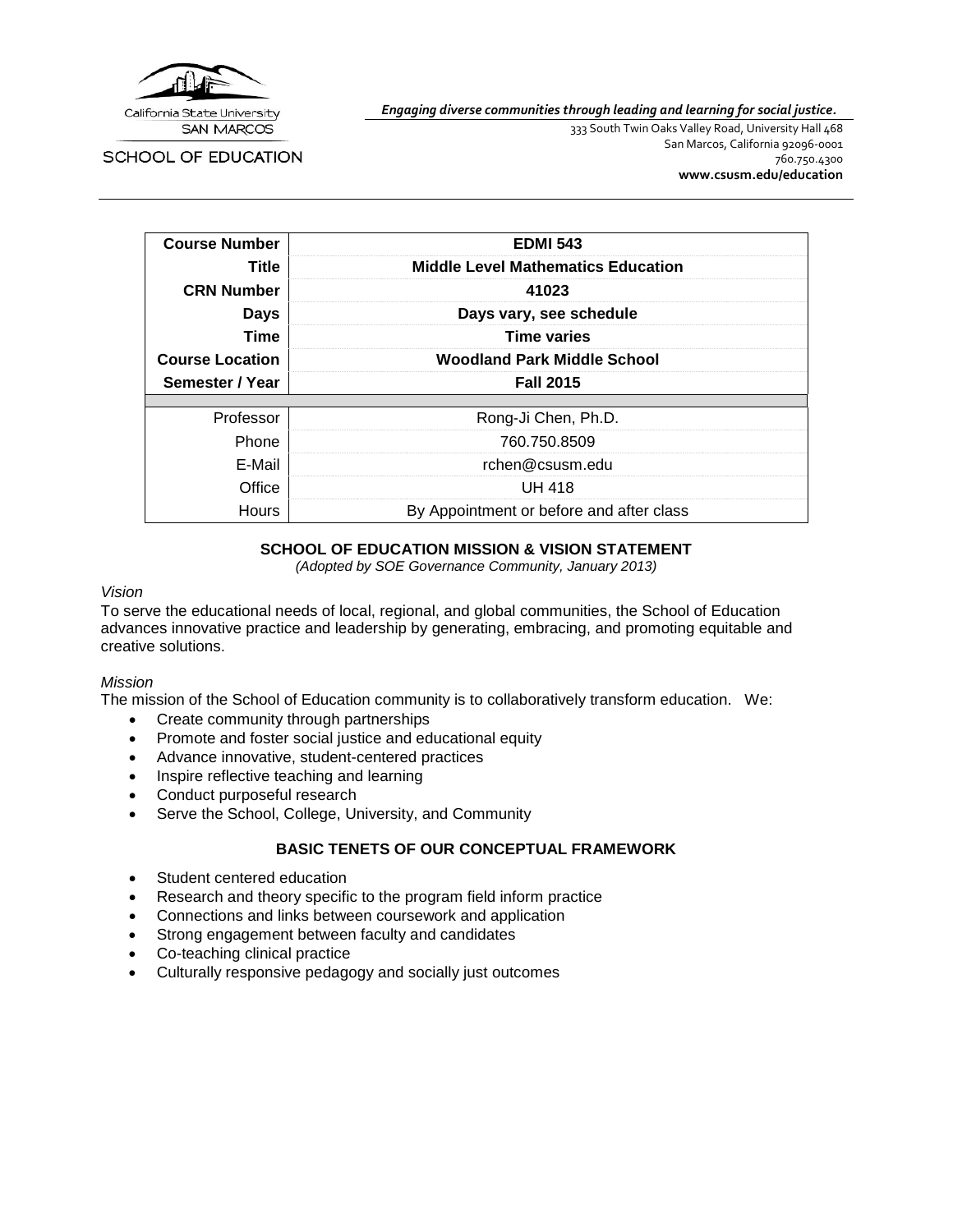# **COURSE DESCRIPTION**

This course focuses on developing an understanding of theory, methodology, and assessment of mathematics in self-contained or departmentalized settings.

### **Course Prerequisites**

Admission to the Middle Level Credential Program

### **Course Objectives**

Learning to teach mathematics well is challenging and, therefore, this course is but one stage in your process of becoming a mathematics teacher. We are expected to: (a) increase our skills of listening to students and asking questions, (b) develop an understanding of students' content specific thinking, (c) develop strategies to create a classroom environment that promotes the investigation and growth of mathematical ideas and to ensure the success of all students in multi-cultural settings, (d) deepen our understanding of the mathematics taught at the middle school level, including such topics as rational and real numbers, proportions, statistics, probability, geometry, and algebra, (e) develop an understanding of the current issues and best practices in mathematics education, (f) develop a familiarity with the NCTM standards and Common Core State Standards, (g) understand the nature, purposes, and application of mathematics assessment and its relationship with curriculum, teaching, and learning, and (h) learn to teach content specific concepts using effective and appropriate strategies, including the educational use of technology.

### **Credit Hour Policy Statement**

Per the University Credit Hour Policy, students are expected to spend a minimum of 11 hours outside of the classroom each week because this is a 3-unit course in an 8-week timeframe. The course has a few online sessions. The online tasks are designed to reflect an appropriate amount of time needed for the course credit.

# **REQUIRED TEXTS, MATERIALS AND ACCOUNTS**

### **Required Texts**

- Boaler, J. (2015). *What's math got to do with it?* (2nd Ed.) New York: Penguin Books.
- California Department of Education (2010). *California common core state standards for mathematics*. Sacramento, CA: Author.<http://www.cde.ca.gov/ci/cc/> (PDF, free download)
- National Council of Teachers of Mathematics (NCTM) (2014). *Principles to actions: Ensuring mathematics success for all*. Reston, VA: Author.<http://www.nctm.org/PrinciplestoActions/> (eBook/PDF \$5 or print edition \$29)
- Several other readings are required and will be available in library databases..

### **Recommended Texts**

- Van de Walle, J. A., Karp, K. M., & Bay-Williams, J. M. (2013). *Elementary and middle school mathematics: Teaching developmentally* (8th ed.). Boston: Allyn & Bacon.
- Boaler, J., & Humphreys, C. (2005). *Connecting mathematical ideas: Middle school video cases to support teaching and learning*. Portsmouth, NH: Heinemann.
- Driscoll, M. (1999). *Fostering algebraic thinking: A guide for teachers grades 6-10*. Portsmouth, NH: Heinemann.
- Driscoll, M. (2007). *Fostering geometric thinking: A guide for teachers grades 5-10*. Portsmouth, NH: Heinemann.
- Smith, M. S., & Stein, M. K. (2011). *Five practices for orchestrating productive mathematics discussions*. Reston, CA: National Council of Teachers of Mathematics.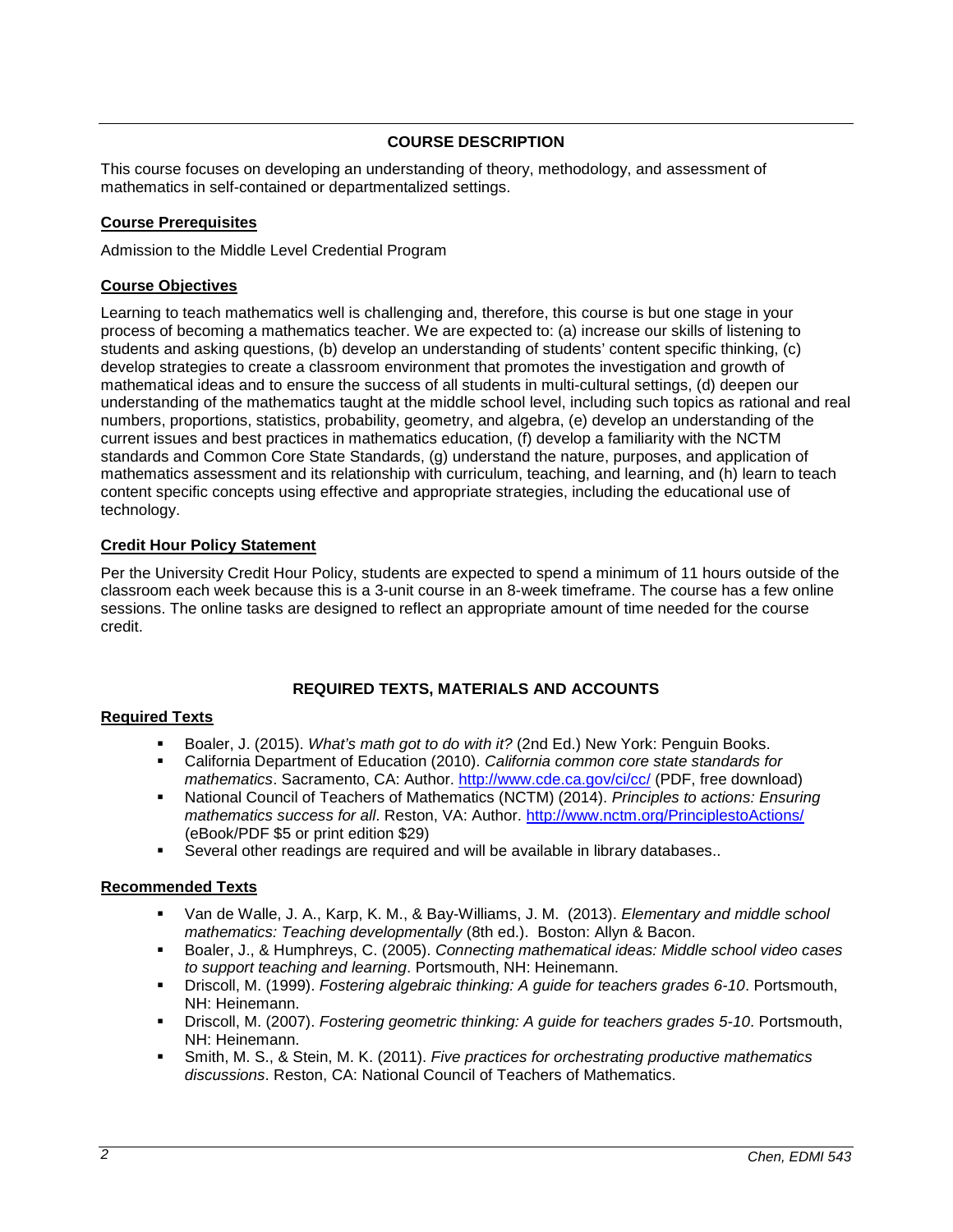- Stein, M. K., Smith, M. S., Henningsen, M. A., & Silver, E. A. (2009). *Implementing standardsbased mathematics instruction: A casebook for professional development* (2nd ed.) New York: Teachers College Press.
- National Council of Teachers of Mathematics (2000). *Principles and standards for school mathematics*. Reston, VA: Author. An overview of this document can be found at <http://standards.nctm.org/document/index.htm>
- NCTM's professional journals: *Mathematics Teaching in the Middle School* [\(http://www.nctm.org/publications/toc.aspx?jrnl=mtms\)](http://www.nctm.org/publications/toc.aspx?jrnl=mtms) and *Teaching Children Mathematics* [\(http://www.nctm.org/publications/toc.aspx?jrnl=tcm\)](http://www.nctm.org/publications/toc.aspx?jrnl=tcm).

# **COURSE AND PROGRAM LEARNING OUTCOMES**

Upon successful completion of this course, teacher candidates will demonstrate the course objectives listed above, plus the two focused TPEs below.

# **Teacher Performance Expectation (TPE) Competencies**

The course objectives, assignments, and assessments have been aligned with the CTC standards for Multiple Subject Credential. This course is designed to help teachers seeking a California teaching credential to develop the skills, knowledge, and attitudes necessary to assist schools and district in implementing effective programs for all students. The successful candidate will be able to merge theory and practice in order to realize a comprehensive and extensive educational program for all students. You will be required to formally address the following TPEs in this course:

- TPE 1a-Subject Specific Pedagogical Skills for MS Teaching (Mathematics)
- TPE 2-Monitoring Student Learning During Instruction

Teacher candidates will also complete other courses, clinical practice, and additional requirements for the credential program. Upon successful completion of the program, teacher candidates will demonstrate the following competencies and dispositions:

# **Authorization to Teach English Learners**

This credential program has been specifically designed to prepare teachers for the diversity of languages often encountered in California public school classrooms. The authorization to teach English learners is met through the infusion of content and experiences within the credential program, as well as additional coursework. Candidates successfully completing this program receive a credential with authorization to teach English learners. *(Approved by CCTC in SB 2042 Program Standards, August 02)*

### **Teacher Performance Assessment**

Beginning July 1, 2008 all California credential candidates must successfully complete a state-approved Teacher Performance Assessment (TPA), as part of the credential program of preparation. During the 2015- 16 academic year the CSUSM credential programs will use either the CalTPA (California Teacher Performance Assessment) or the edTPA (Educative Teacher Performance Assessment).

Check with your program coordinator to determine which assessment is used for your credential program.

# **CalTPA**

To assist with your successful completion of the CalTPA, a series of informational seminars are offered over the course of the program. TPA related questions and logistical concerns are to be addressed during the seminars. Your attendance to TPA seminars will greatly contribute to your success on the assessment. The CalTPA Candidate Handbook, TPA seminar schedule, and other TPA support materials may be found on the SOE website:

<http://www.csusm.edu/education/CalTPA/ProgramMaterialsTPA.html>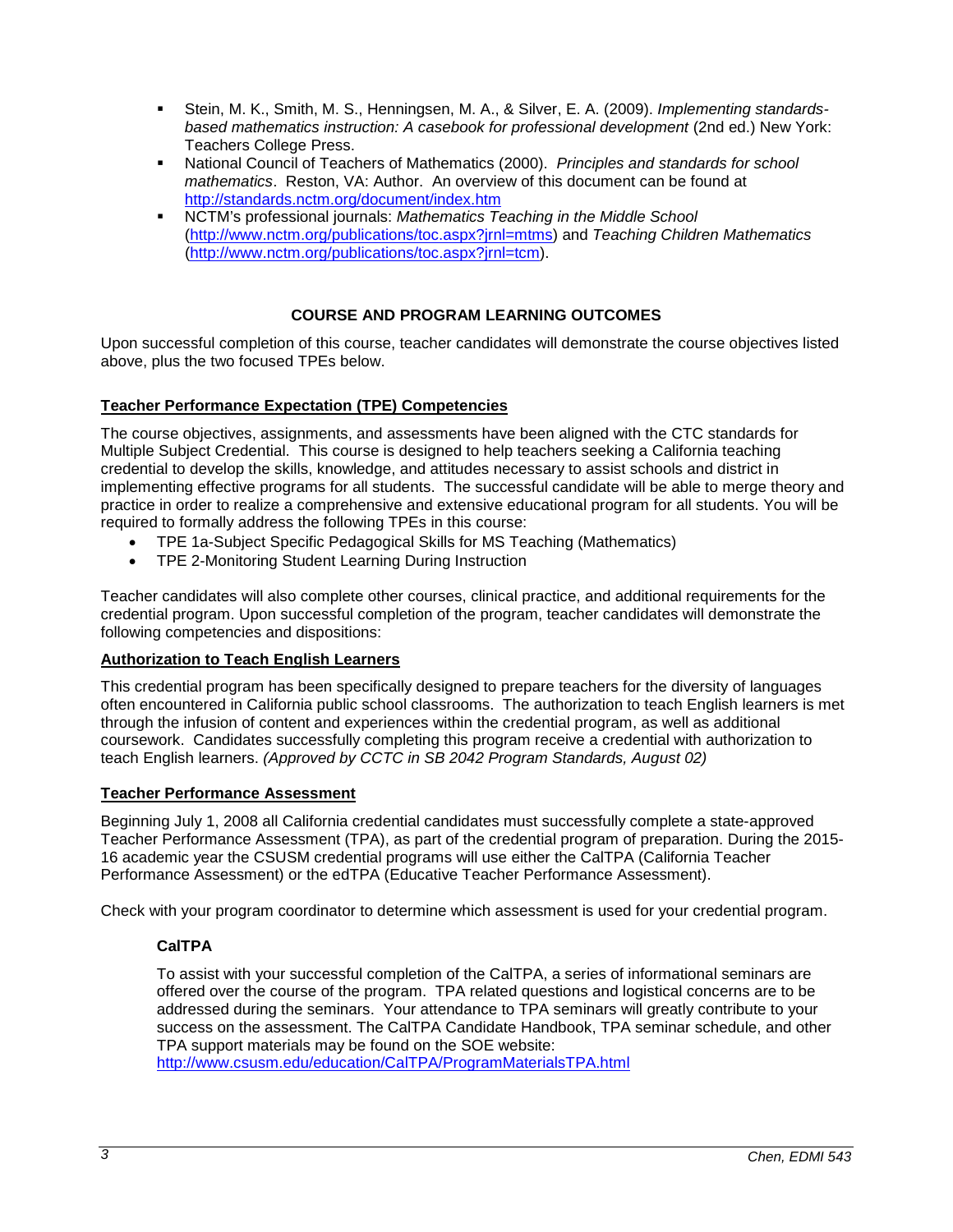# **edTPA**

Beginning in fall 2015, for newly entering initial candidates, the CSUSM assessment system is the edTPA. To assist with your successful completion of the edTPA, a capstone class is part of your curriculum. In this class edTPA related questions and logistical concerns are addressed. Additional support materials are available on the edTPA website:

[http://www.edtpa.com/PageView.aspx?f=GEN\\_Candidates.html](http://www.edtpa.com/PageView.aspx?f=GEN_Candidates.html)

Additionally, to support your success in your credential program and with TPA, SOE classes use common pedagogical language, lesson plans (lesson designs), and unit plans (unit designs).

# **Assessment of Professional Dispositions**

Assessing a candidate's dispositions within a professional preparation program is recognition that teaching and working with learners of all ages requires not only specific content knowledge and pedagogical skills, but positive attitudes about multiple dimensions of the profession. The School of Education has identified six dispositions – social justice and equity, collaboration, critical thinking, professional ethics, reflective teaching and learning, and life-long learning—and developed an assessment rubric. For each dispositional element, there are three levels of performance - *unacceptable*, *initial target*, and *advanced target*. The description and rubric for the three levels of performance offer measurable behaviors and examples.

The assessment is designed to provide candidates with ongoing feedback for their growth in professional dispositions and includes a self-assessment by the candidate. The dispositions and rubric are presented, explained and assessed in one or more designated courses in each program as well as in clinical practice. Based upon assessment feedback candidates will compose a reflection that becomes part of the candidate's Teaching Performance Expectation portfolio. Candidates are expected to meet the level of *initial target* during the program.

# **GENERAL CONSIDERATIONS**

# **School of Education Attendance Policy**

Due to the dynamic and interactive nature of courses in the School of Education, all candidates are expected to attend all classes and participate actively. At a minimum, candidates must attend more than 80% of class time, or s/he may not receive a passing grade for the course at the discretion of the instructor. Individual instructors may adopt more stringent attendance requirements. Should the candidate have extenuating circumstances, s/he should contact the instructor as soon as possible. *(Adopted by the COE Governance Community, December, 1997).*

**This course:** Teacher education is a professional preparation program. Therefore, candidates missing more than one class session cannot earn an A or A-. Candidates missing more than two class sessions cannot earn a B or B+. Candidates missing more than three classes cannot earn a C+. Arriving late or leaving early by more than 20 minutes counts as an absence. Notifying the instructor does not constitute an excuse. All assignments must be turned in on due date even in case of an absence.

### **Students with Disabilities Requiring Reasonable Accommodations**

Students with disabilities who require reasonable accommodations must be approved for services by providing appropriate and recent documentation to the Office of Disabled Student Services (DSS). This office is located in Craven Hall 4300, and can be contacted by phone at (760) 750-4905, or TTY (760) 750- 4909. Students authorized by DSS to receive reasonable accommodations should meet with their instructor during office hours or, in order to ensure confidentiality, in a more private setting.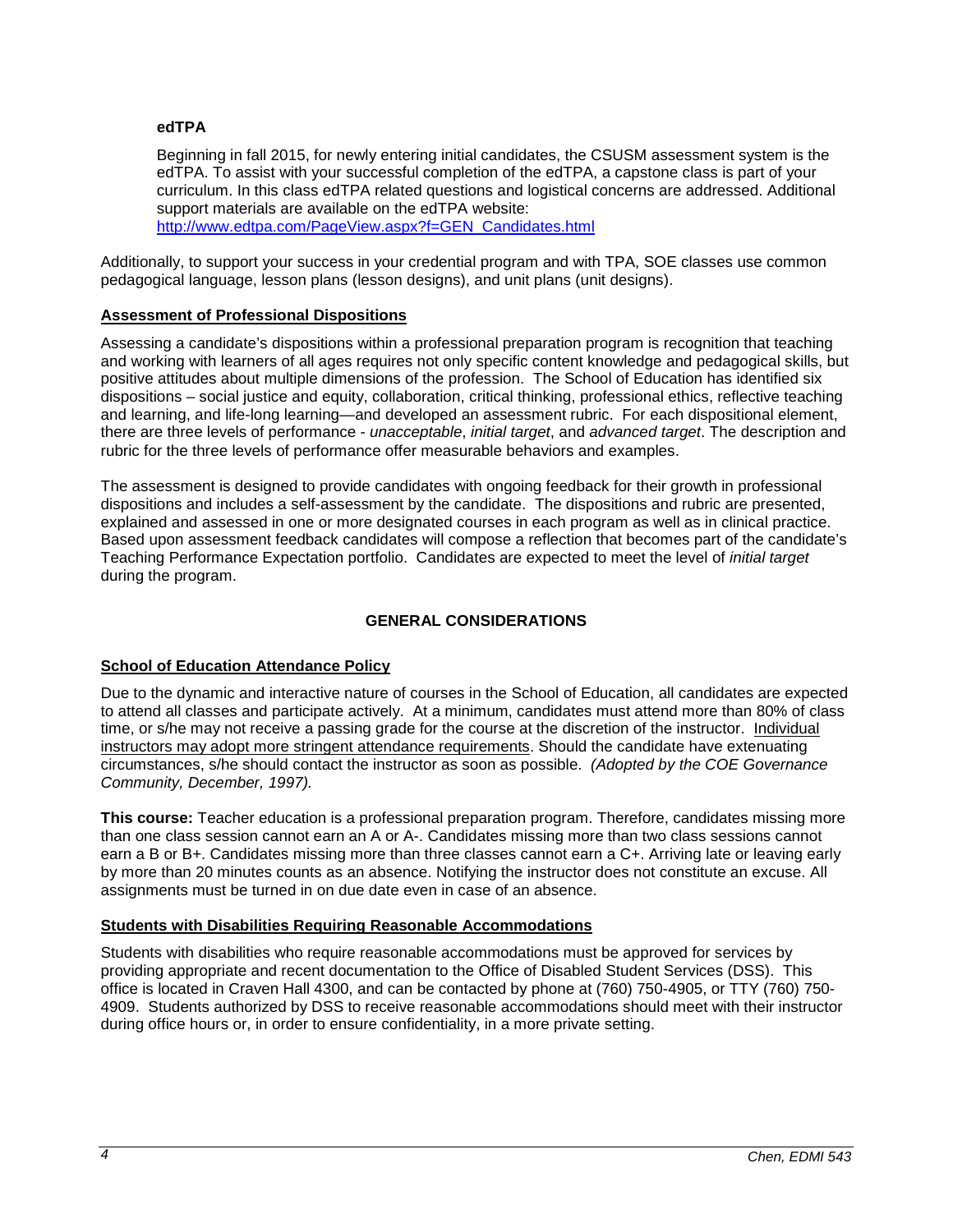# **All University Writing Requirement**

The CSUSM writing requirement of 2500 words is met through the completion of course assignments. Therefore, all writing will be looked at for content, organization, grammar, spelling, and format. For this class please use APA Manual, 6th edition (see a guide at [http://owl.english.purdue.edu/owl/section/2/10/\)](http://owl.english.purdue.edu/owl/section/2/10/). **CSUSM Academic Honesty Policy**

Students will be expected to adhere to standards of academic honesty and integrity, as outlined in the Student Academic Honesty Policy. All assignments must be original work, clear and error-free. All ideas/material that are borrowed from other sources must have appropriate references to the original sources. Any quoted material should give credit to the source and be punctuated accordingly.

Academic Honesty and Integrity: Students are responsible for honest completion and representation of their work. Your course catalog details the ethical standards and penalties for infractions. There will be zero tolerance for infractions. If you believe there has been an infraction by someone in the class, please bring it to the instructor's attention. The instructor reserves the right to discipline any student for academic dishonesty, in accordance with the general rules and regulations of the university. Disciplinary action may include the lowering of grades and/or the assignment of a failing grade for an exam, assignment, or the class as a whole.

Incidents of Academic Dishonesty will be reported to the Dean of Students. Sanctions at the University level may include suspension or expulsion from the University.

Refer to the full Academic Honesty Policy at:

[http://www.csusm.edu/policies/active/documents/Academic\\_Honesty\\_Policy.html](http://www.csusm.edu/policies/active/documents/Academic_Honesty_Policy.html)

### **Plagiarism**

As an educator, it is expected that each candidate will do his/her own work, and contribute equally to group projects and processes. Plagiarism or cheating is unacceptable under any circumstances. If you are in doubt about whether your work is paraphrased or plagiarized see the Plagiarism Prevention for Students website [http://library.csusm.edu/plagiarism/index.html.](http://library.csusm.edu/plagiarism/index.html) If there are questions about academic honesty, please consult the University catalog.

# **Necessary Technical Competency Required of Students**

This course has a few online sessions. To successfully complete online activities, you need to use Cougar Courses (download course documents, watch presentations and videos, upload your assignments, post discussion responses and reply to peers' posts, join online chats, etc.). You need to use e-mail effectively and know how to attach files. It is best that you know how to make minor configuration changes in a Web browser (change font sizes, open and close tabs, allow or disable pop-ups and plug-ins, enable Cookies and JavaScript, etc.). In addition, you are expected to use office applications (such as a word processor, a presentation tool, a spreadsheet tool, an image viewer, a PDF reader, etc.), engage in collaboration and file sharing (such as Dropbox and/or Google Drive & Apps), and apply Web literacy skills (conduct an effective search with a search engine, evaluate trustworthiness of web content, understand copyrights). Lastly, you may need to troubleshoot basic hardware and software problems.

# **Contact Information for Technical Support Assistance**

If you need any technical support, contact IITS Student Help Desk: [http://www.csusm.edu/sth/.](http://www.csusm.edu/sth/)

# **Use of Technology**

Candidates are expected to demonstrate competency in the use of various forms of technology (i.e. word processing, electronic mail, Moodle, use of the Internet, and/or multimedia presentations). Specific requirements for course assignments with regard to technology are at the discretion of the instructor. Keep a digital copy of all assignments for use in your teaching portfolio. All assignments will be submitted online, and some will be submitted in hard copy as well. Details will be given in class.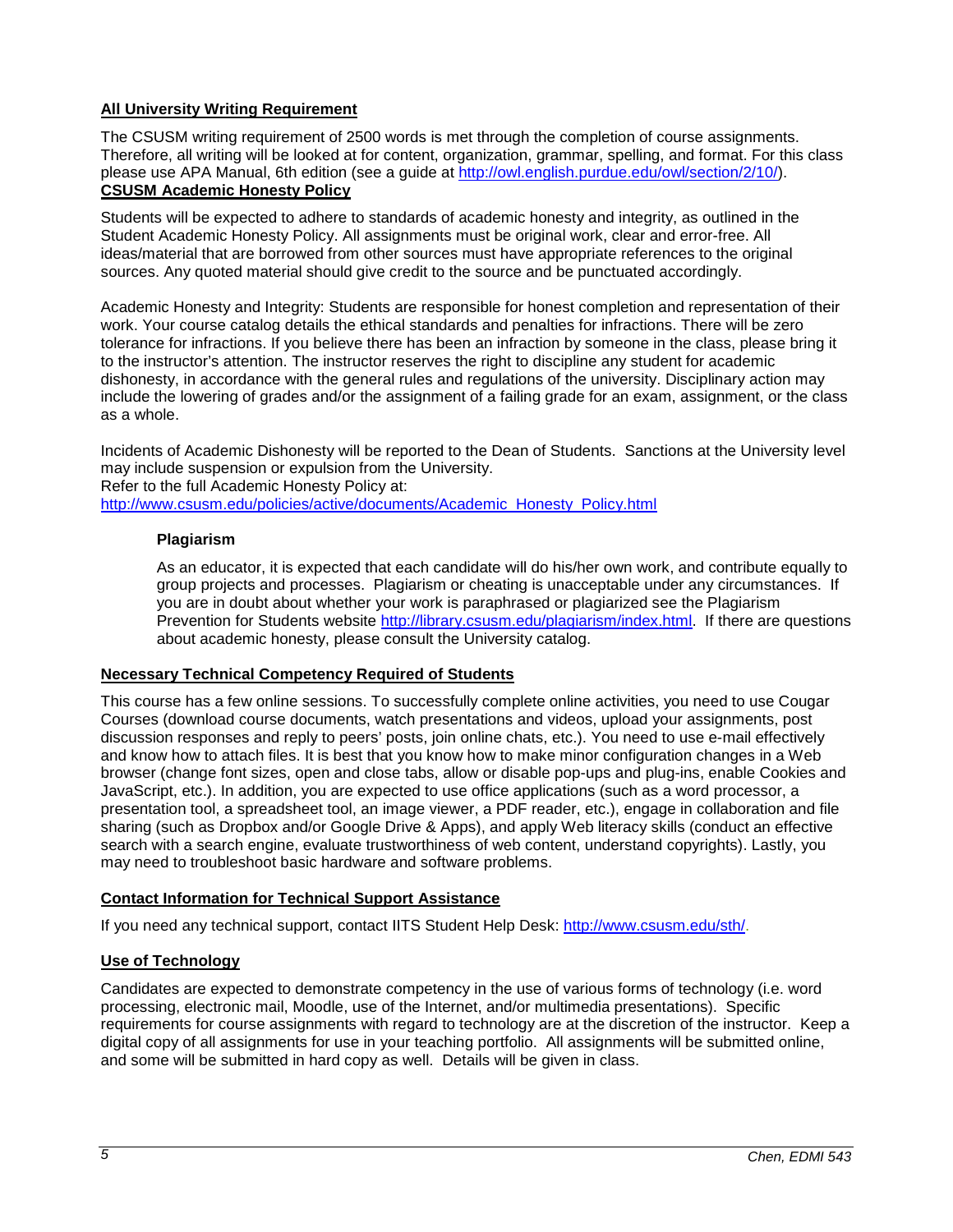# **Electronic Communication Protocol**

Electronic correspondence is a part of your professional interactions. If you need to contact the instructor, email is often the easiest way to do so. It is my intention to respond to all received e-mails in a timely manner. Please be reminded that e-mail and on-line discussions are a very specific form of communication, with their own nuances and etiquette. For instance, electronic messages sent in all upper case (or lower case) letters, major typos, or slang, often communicate more than the sender originally intended. With that said, please be mindful of all e-mail and on-line discussion messages you send to your colleagues, to faculty members in the School of Education, or to persons within the greater educational community. All electronic messages should be crafted with professionalism and care.

Things to consider:

- Would I say in person what this electronic message specifically says?
- How could this message be misconstrued?
- Does this message represent my highest self?
- Am I sending this electronic message to avoid a face-to-face conversation?

In addition, if there is ever a concern with an electronic message sent to you, please talk with the author in person in order to correct any confusion.

# **COURSE REQUIREMENTS**

Teaching and learning require engaged and reflective participants. It is essential that you prepare carefully for class, be ready to discuss readings and assignments thoughtfully, and actively participate in all class activities. Here is a list of the assignments and requirements, followed by descriptions of each of them:

| <b>Assignment</b>                       | <b>Points</b> | <b>Due Date</b> |
|-----------------------------------------|---------------|-----------------|
| Mathematics autobiography               |               | second class    |
| Reflections                             | 15            | ongoing         |
| Unpacking standards                     | 5             | 9/26            |
| Clinical student interviews             | 20            | 9/22, 10/21     |
| Lesson design                           | 20            | draft 9/29,     |
|                                         |               | revision 10/14  |
| Mathematics learning activity           | 10            | varies          |
| Online modules                          | 15            | varies          |
| Professional dispositions/participation | 15            | ongoing         |

### **Assignments**

*Mathematics Autobiography*—This assignment will not be graded but will count as part of your participation grade. This assignment has three components:

- (a) Make a drawing of what comes to mind when you think about math (i.e., what math is to you?). Provide a brief explanation of your drawing.
- (b) Define a mathematician. Write a one-paragraph definition. USE YOUR OWN WORDS AND DEFINITION. Do not use a dictionary or the Internet.
- (c) Write a 2-to-3-page reflection (double-spaced) on your experience in math. How would you describe your relationship to math? What is math to you? How did you feel when you did mathematics? Discuss your feelings about math and your perception of yourself as a math learner. Did you feel you were an active participant in your math classes, or you felt that you were mostly an outsider? Did you see personal meanings/purposes in math or just to get a grade and move on? If there has been a change in your view of math, please describe your old and new perspectives.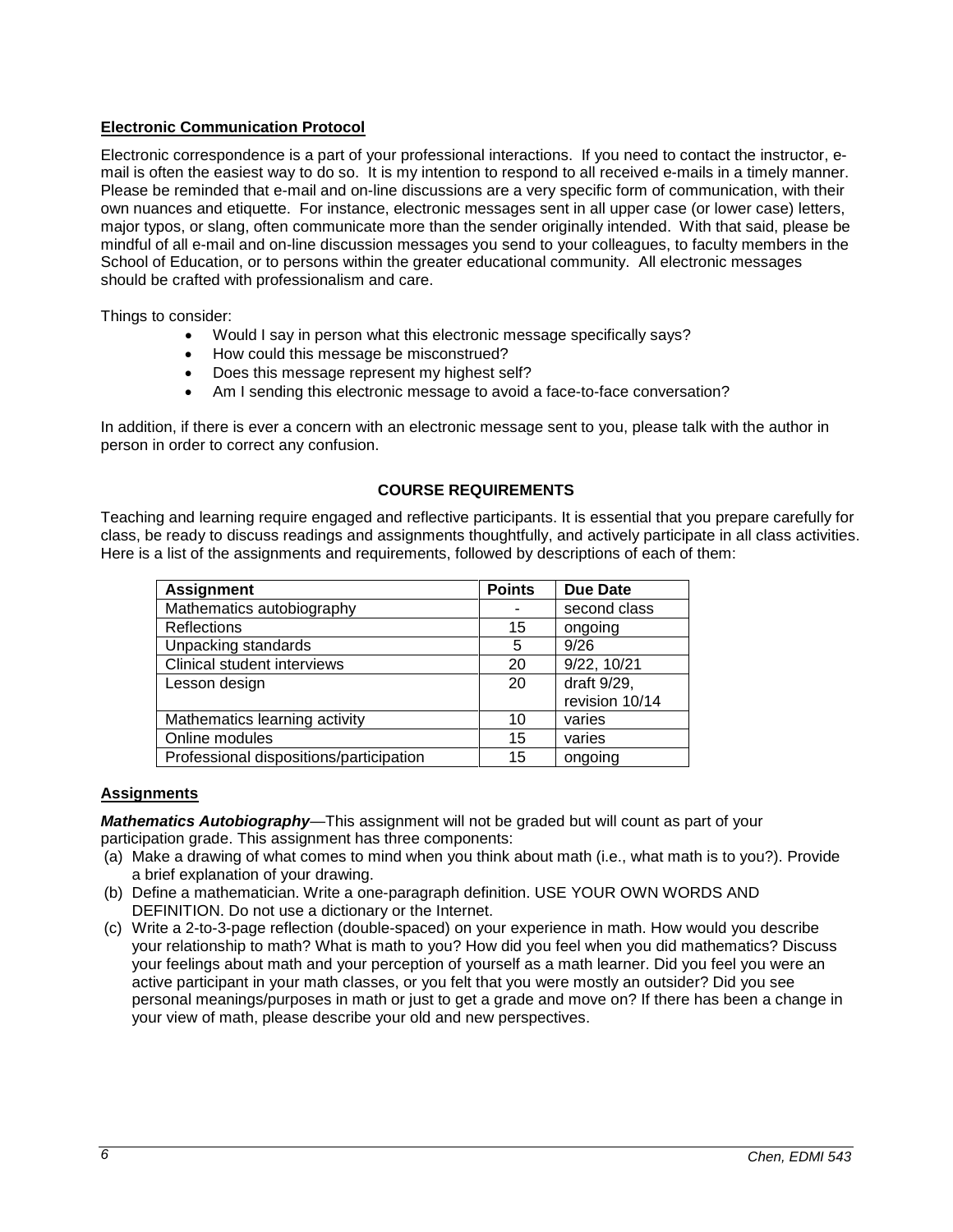*Reflections*—You will reflect on the readings, observations, or our class activities. You will submit a reflection on particular dates (see the schedule below). The focus will be on how you make sense of the information rather than a summary. The purpose of the reflections is to prepare you for class discussion and to reflect on your own experiences, beliefs, and theories about mathematics education. There will be time for discussion of the readings so it is imperative that you do the readings each week. The way in which you are asked to reflect may change week to week.

*Unpacking Standards*—You will work with peers and unpack selected California *Common Core State Standards for Mathematics* (CCSS-M). You will explore how the math concepts and skills progress through grade levels in a domain. You will also identify an example (activity, task, problem, or scenario) that addresses particular standards and explain how the example addresses some of the eight standards for mathematical practice.

*Clinical Student Interviews* – The purpose is to gain insight into students' mathematical thinking and understanding, to learn how to effectively pose questions and interpret the meaning of students' responses, and to provide you with an opportunity to interact with students. You will conduct two clinical interviews. In each interview, you will assess a student's understanding of mathematics and problem solving skills. Interview protocols with sample problems are provided, but you are encouraged to use your own invention with instructor approval. You will pose mathematical problems/tasks for the student to solve. You will ask the student to explain his or her thinking, so you may gain insight into his or her mathematical understanding and strategies. For each interview, you need to submit a 2-to-3-page reflective report. Please also include the student's written work (if available). In addition, you may need to share/present your interview findings in class. See the Student Interview Guidelines and a sample interview report on Cougar Courses.

*Lesson Design*— This assignment has three components: design, implementation, and reflection. First, working in small groups of 3-4 members, your team will design one single lesson (approximately 40 minutes) for a middle school mathematics class. The lesson needs to be aligned with Common Core State Standards for Mathematics and Van de Walle's "teaching through problem solving" framework and requires a higherlevel cognitive demand.

Second, you will implement the lesson. There are two options. **Option 1:** If access to a middle school class can be obtained, then you will implement your lesson in that classroom. Videotaping the lesson implementation is highly recommended. You need to share your lesson and teaching experience by means of a group presentation in our 543 class. Student work samples are usually helpful in your presentation. **Option 2:** If you cannot gain access to a middle school classroom, you can teach your lesson to your fellow teacher candidates, assuming that they are middle school students. In either case, your teaching performance will not affect your grade. You are encouraged to submit a draft of your lesson plan for review before the lesson is taught.

Lastly, your group will do a collective reflection on the implementation of your lesson and student learning outcomes. Again, if you choose Option 1, videotaping and collection of student work are highly recommended as a means for in-depth reflection.

You will submit both your lesson plan (including all supporting materials such as problem statements, visuals, guidelines, rubric, etc.) and a collective/group reflection paper. If you teach your lesson to a middle school class, you will present highlights of your lesson in the 543 class and share your reflection. If you teach your lesson in the 543 class, we will all discuss the effectiveness of the lesson and provide feedback.

*Mathematics Learning Activity (MLA)*. The purpose of this assignment is to provide you with opportunities to (1) experience teaching a math activity in a small group setting, (2) reflect on student learning, (3) set up learning centers in a classroom and rotate students through various activities.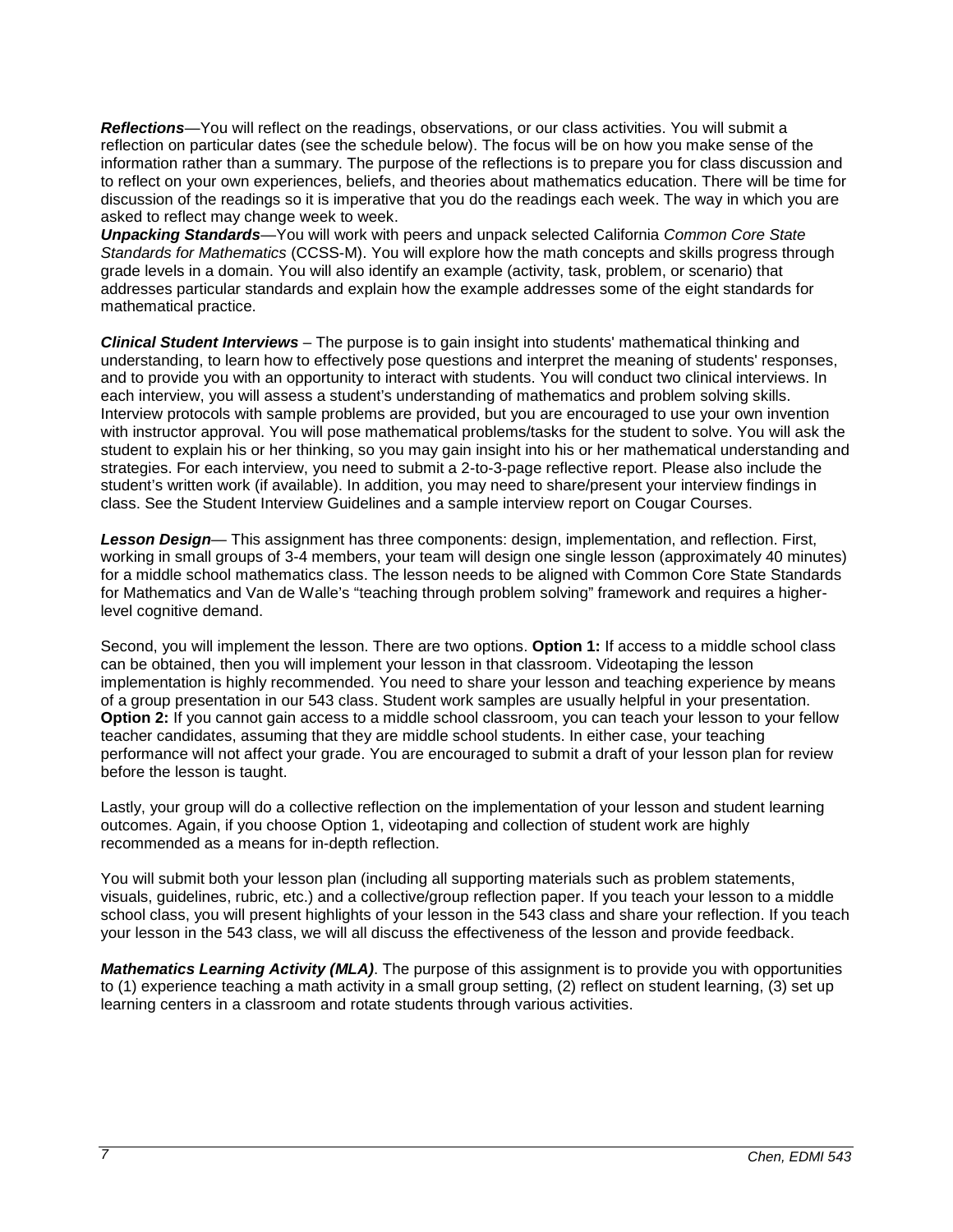We will get into MLA teams. Each team will select a math topic in middle school curriculum, and each team member will be responsible for conducting an activity within the team's topic (e.g., fractions, algebraic thinking, geometry). That is, each member will teach the math concepts/skills in the activity to your peers that are not on the team in a learning center type format. For example, if your team has 5 members, there will be 5 math activities. Your team will set up 5 learning centers in our class. Each of you will conduct your activity at a learning center. The rest of the class will form into 5 groups, and they will rotate through the 5 learning centers/activities. It means that you have the opportunity to do your activity 5 times, and chances are you will modify the activity to meet the participants' needs. See the course schedule for presentation dates.

Suggested math learning activities will be provided in class and/or on Cougar Courses. You may choose an activity from the course texts or other resources. You are welcome to design your own activity. Choose/design an activity that helps the class understand the "big ideas" in math education and that demonstrates various instructional strategies. Your goal is to engage your peer teacher candidates in advancing their understanding of the key ideas, frameworks, effective teaching strategies, and so on. Your activity should be planned and/or adapted to show evidence of conceptual understanding or other higherorder thinking rather than merely memorization or procedures without understanding. Each individual activity should take about 10 minutes (for your peer teacher candidates). Therefore, if the activity as the way it is described is too short or too long, you need to adapt it to fit the time frame.

After you have conducted your MLA, you need to submit a reflection.

**Online Modules**—There will be a few online sessions. You need to complete a learning module for each online session. The modules will be posted on Cougar Courses.

*Professional Dispositions & Participation*—You are expected to actively participate in in-class and online discussions, group work, presentations, and hands-on activities throughout the course. A positive professional disposition includes a willingness to consider and discuss new ideas objectively, curiosity, perseverance, and seriousness about improving one's self as a teacher. It can also include a sense of humor and social intelligence (e.g., the tact and ability to make others feel comfortable and to contribute).

# **Assignment Policy**

All assignments, requirements, due dates, and scoring rubrics will be available through Cougar Courses. You are responsible to track your grades and progress in the course. In order to successfully complete this course, all assignments must be completed at an acceptable level noted on assignment directions and rubrics. Each written assignment is expected to have a clear organizational presentation and be free of grammar, punctuation, or spelling errors. There will be a reduction in points for the above-mentioned errors. All assignments are due by 11 p.m. on the due date, unless specified otherwise. Reading reflections are typically due in class.

# **Late Assignment Policy**

10% deduction for being one day late, 20% deduction two days late, 30% deduction three days late, and so on. After a week, no assignments will be accepted. If extraordinary circumstances occur, please contact the instructor BEFORE the deadline.

# **Grading Standards**

| Final grades are calculated on the standard of: |                     |               |               |  |  |
|-------------------------------------------------|---------------------|---------------|---------------|--|--|
| A: 93% - 100%                                   | A-: 90% - 92%       | B+: 87% - 89% | B: 83% - 86%  |  |  |
| B-: 80% - 82%                                   | $C_{+}$ : 77% - 79% | C: 73% - 76%  | C-: 70% - 72% |  |  |
| D: 60% - 69%                                    | F: below 60         |               |               |  |  |

Failure to complete this course with a grade of C+ or higher will prohibit a teacher candidate from continuing the teaching credential program.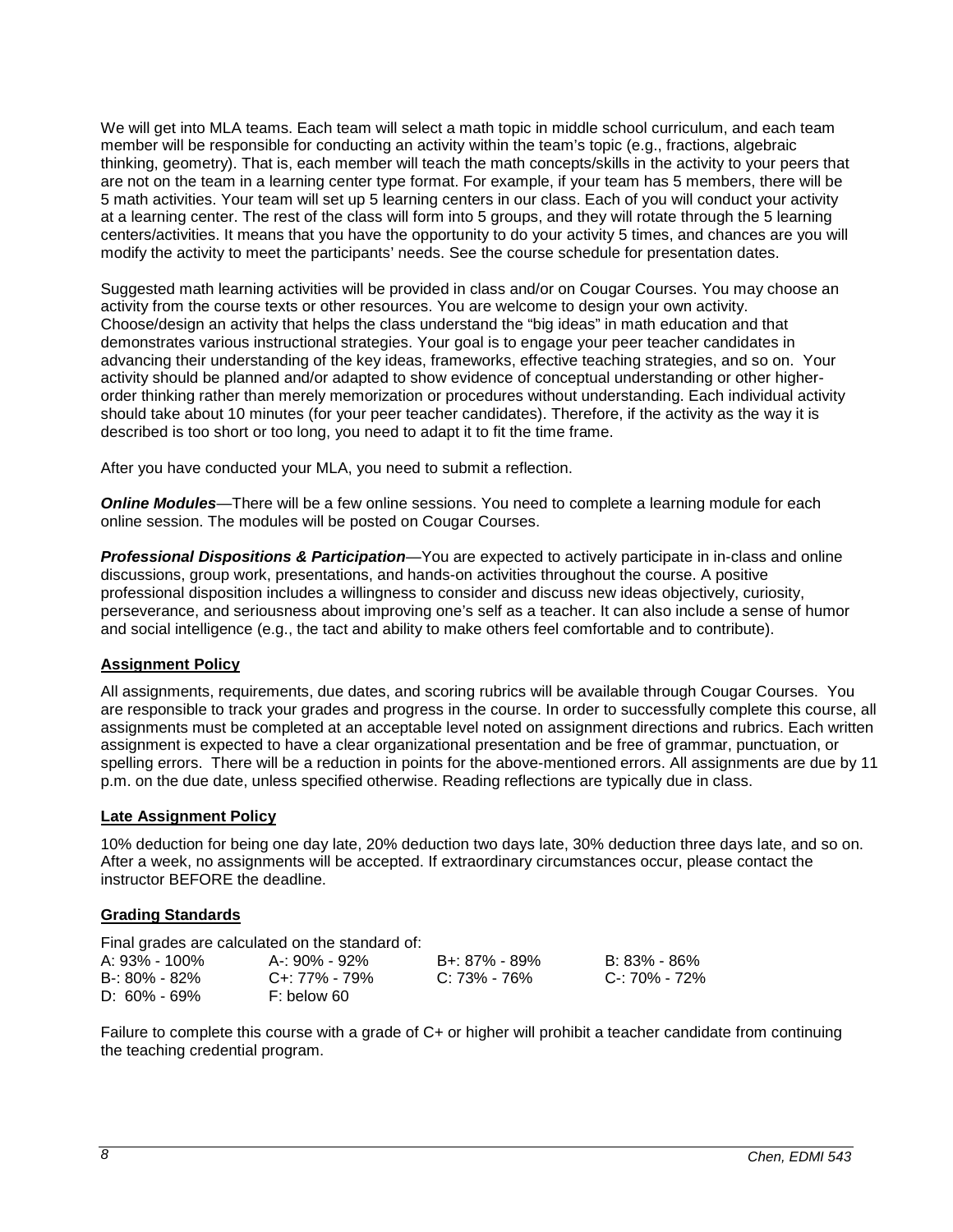# **TENTATIVE COURSE SCHEDULE**

The dynamic nature of teaching and learning makes it hard to establish a set schedule. Please note that modifications will likely to occur at the discretion of the instructor.

| <b>Date</b> | <b>Session/Topics/Essential Questions</b>                                                                                 | <b>Reading &amp; Assignments</b>                             |
|-------------|---------------------------------------------------------------------------------------------------------------------------|--------------------------------------------------------------|
| 9/3         | 1. Building an effective math classroom                                                                                   | Course syllabus                                              |
| Thur        | What are characteristics of an effective math classroom?                                                                  | Boaler (2015) Intro & ch 1                                   |
| AM          | What is your relationship to math?                                                                                        |                                                              |
| 9/8         | 2. Students as young mathematicians in a community of                                                                     | Boaler (2015) ch 2-3                                         |
| Tue         | learners                                                                                                                  | <b>Math autobiography</b>                                    |
| AM          | What does it mean to "do mathematics"?                                                                                    | <b>Reflection 1 due in class</b>                             |
|             | How does affect (beliefs, attitudes, etc.) influence learning?                                                            |                                                              |
| 9/9         | 3. Challenging students with rich math tasks                                                                              | Boaler (2015) ch 8                                           |
| Wed         | What are different levels of cognitive demand of math tasks?                                                              | <b>Explore NCTM Illuminations:</b>                           |
| PM          | How can we challenge students using appropriate math tasks?                                                               | http://illuminations.nctm.org/                               |
| 9/15        | 4. Lesson design (1): Teaching through problem solving                                                                    | Van de Walle et al. (2013) ch 3                              |
| Tue         | How do we make decisions about what to teach and how we teach                                                             |                                                              |
| AM          | it? How do we provide opportunities for student thinking and                                                              |                                                              |
|             | interaction?                                                                                                              |                                                              |
| 9/16        | 5. Lesson design (2): Problem-based lessons                                                                               | Van de Walle et al. (2013) ch 4                              |
| Wed         | The Launch-Explore-Summarize model. How do we orchestrate                                                                 | <b>Reflection 2 due in class</b>                             |
| PM          | classroom discussion during a problem-based lesson?                                                                       |                                                              |
|             | <b>MLA team 1 presentations*</b>                                                                                          |                                                              |
| 9/22        | 6. Using tools and technology in math teaching & learning<br>How do we provide opportunities for hands-on explorations of | Puchner et al. (2008)<br><b>Clinical student interview 1</b> |
| Tue<br>AM   | math? How can manipulatives help or fail to help children                                                                 |                                                              |
|             | construct math ideas? Introduction to Geometer's Sketchpad.                                                               |                                                              |
|             | <b>MLA team 2 presentations*</b>                                                                                          |                                                              |
| 9/23        | 7. Online session: Unpacking math standards                                                                               | Principles to Actions: pp. 1-57                              |
| Wed         | How can we design CCSS-based lessons? What are the benefits                                                               | Unpacking standards by 9/26                                  |
| PM          | and drawbacks of math standards?                                                                                          | <b>MLA (if presented)</b>                                    |
| 9/29        | 8. Math representations                                                                                                   | Driscoll (1999), ch 1-2                                      |
| Tue         | How do we help students make connections among math                                                                       | Lesson design draft                                          |
| AM          | representations? How can we help students make & justify                                                                  |                                                              |
|             | conjectures and generalizations?                                                                                          |                                                              |
|             | MLA team 3 presentations*                                                                                                 |                                                              |
| 9/30        | 9. Online session: Assessment of students' thinking in                                                                    | Boaler (2015) ch 4                                           |
| Wed         | mathematics                                                                                                               | Complete online module by                                    |
| AM          |                                                                                                                           | 10/3                                                         |
| 10/6        | 10. Lesson implementations/presentations & discussion (1)                                                                 | Boaler (2015) ch 7                                           |
| Tue         | How can we maintain the intended cognitive level of a math task?                                                          | Boaler & Humphreys (2005) ch 1                               |
| AM          | How do we collect evidence of learning as a means for in-depth                                                            | <b>MLA (if presented)</b>                                    |
|             | reflection on the effectiveness of instructional strategies?                                                              |                                                              |
| 10/7        | 11. Lesson implementations/presentations & discussion (2)                                                                 | Boaler (2015) ch 9                                           |
| Wed         | The agendas for sessions 11 and 12 will depend on lesson groups'                                                          | <b>Reflection 3 due in class</b>                             |
| PM          | choices of: (1) implementing the lesson in a middle school                                                                |                                                              |
|             | classroom, or (2) teaching the lesson to peers in the EDMI 543                                                            |                                                              |
|             | class.                                                                                                                    |                                                              |
| 10/13       | 12. Math discourse                                                                                                        | Smith & Stein (2011) ch 1&3                                  |
| Tue         | How can we gauge students' understanding and problem solving                                                              | <b>Reflection 4 due in class</b>                             |
| AM          | skills? How can we use student work to conduct whole-class                                                                | <b>MLA (if presented)</b>                                    |
|             | discussion on important math concepts?                                                                                    |                                                              |
|             | MLA team 4 presentations*                                                                                                 |                                                              |